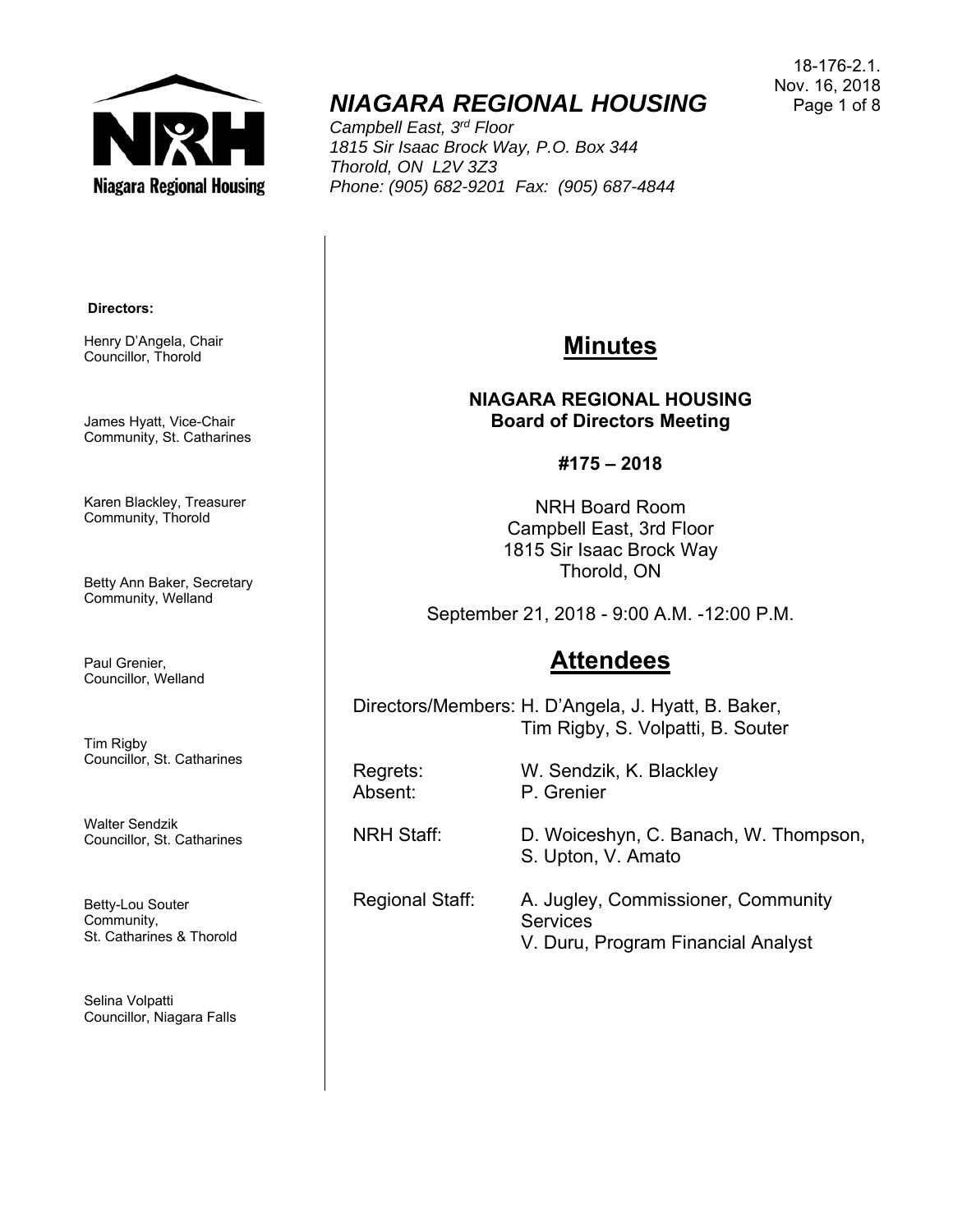A quorum being present, the meeting was called to order at 9:22 A.M.

#### **1. Adoption of Agenda/Declaration of Conflict**

*Moved by J. Hyatt Seconded by B. Baker*

#### *That the agenda be ADOPTED.*

*CARRIED* 

B. Baker declared a conflict with item 2.2.3. Emergency Capital Repair Loan, as South Niagara Gateway Family Homes is one of their clients.

#### **2. Approval of Minutes**

2.1. Minutes of the July 20 and September 17, 2018 Meetings

 *Moved by S. Volpatti Seconded by T. Rigby*

#### *That the minutes of the July 20 and September 17, 2018 meetings be ADOPTED.*

 *CARRIED* 

2.2. Business Arising

2.2.1. Carlton Street Development Update #15 - Aug. 27, 2018 - 18-175-2.2.1.

2.2.2. Budget Snapshot of Carlton St. New Development as of Sept. 21, 2018  $-18-175-2.2.2$ .

*Moved by S. Volpatti Seconded by T. Rigby* 

*That the NRH Board of Directors RECEIVE 18-175-2.2.1., Carlton Street Development Update #15 and 18-175-2.2.2. Budget Snapshot of Carlton St. New Development as of Sept. 21, 2018, for information.* 

*CARRIED* 

- 2.2.3. Emergency Capital Repair Funding Request
- B. Baker having declared a conflict left the meeting.

*Moved by S. Volpatti Seconded by B. Souter* 

*1. That the Niagara Regional Housing (NRH) Board of Directors APPROVES a one-time capital repair loan of up to \$1 million to South Niagara Gateway Family Homes Corporation to allow the completion of emergency masonry repairs.*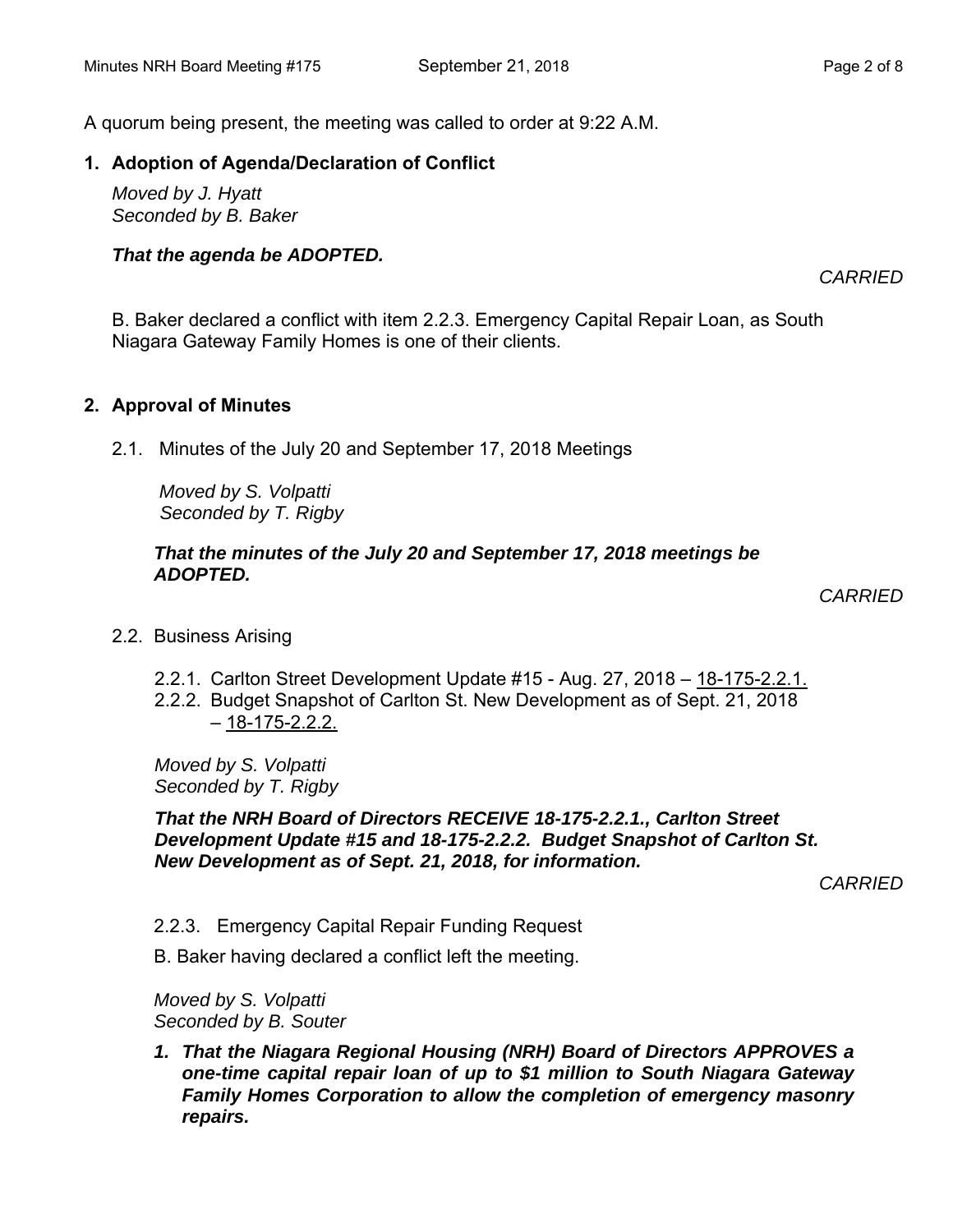*It is further recommended that the following terms and conditions must be met prior to any advance of subsidy to South Niagara Gateway:* 

- *South Niagara Gateway is required to update their 10-year capital plan outlining planned repairs for NRH review*
- *If additional funding becomes available through time limited programs offered through other levels of government and/or other revenue becomes available, South Niagara Gateway Homes will repay the outstanding loan within the rules/guidelines of those programs*
- *Loan repayment date will start upon the retirement of the existing mortgage; interest rate and repayment terms to be finalized as a component of the loan agreement*
- *Interest will not accrue in the interim between approval of the loan agreement and start date of the repayment of the loan*
- *The final loan agreement will be registered on title as a collateral mortgage*
- *2. That the NRH Board of Directors DIRECTS staff to develop a Loan Agreement for the repayment of the advance on operating subsidy by South Niagara Gateway Family Homes Corp. upon the retirement of their mortgage.*
- *3. That the NRH Board of Directors DIRECTS staff to develop a formal Capital Repair Loan program to be rolled out to all providers.*

*CARRIED* 

Staff was directed to request all Housing Providers to check their buildings of similar age for structural brick ties and report back in January.

Action by: Manager Housing Programs

B. Baker returned to the meeting.

2.2.4. Considerations for Implementation of Hybrid Model

*Moved by J. Hyatt Seconded by T. Rigby* 

*That the NRH Board of Directors authorize the Vice-Chair to make a presentation to Council regarding Considerations for Implementation of Hybrid Model, and; That the NRH CEO collaborate with the Commissioner of Community Services to develop a joint report to Council for their October 4th meeting.*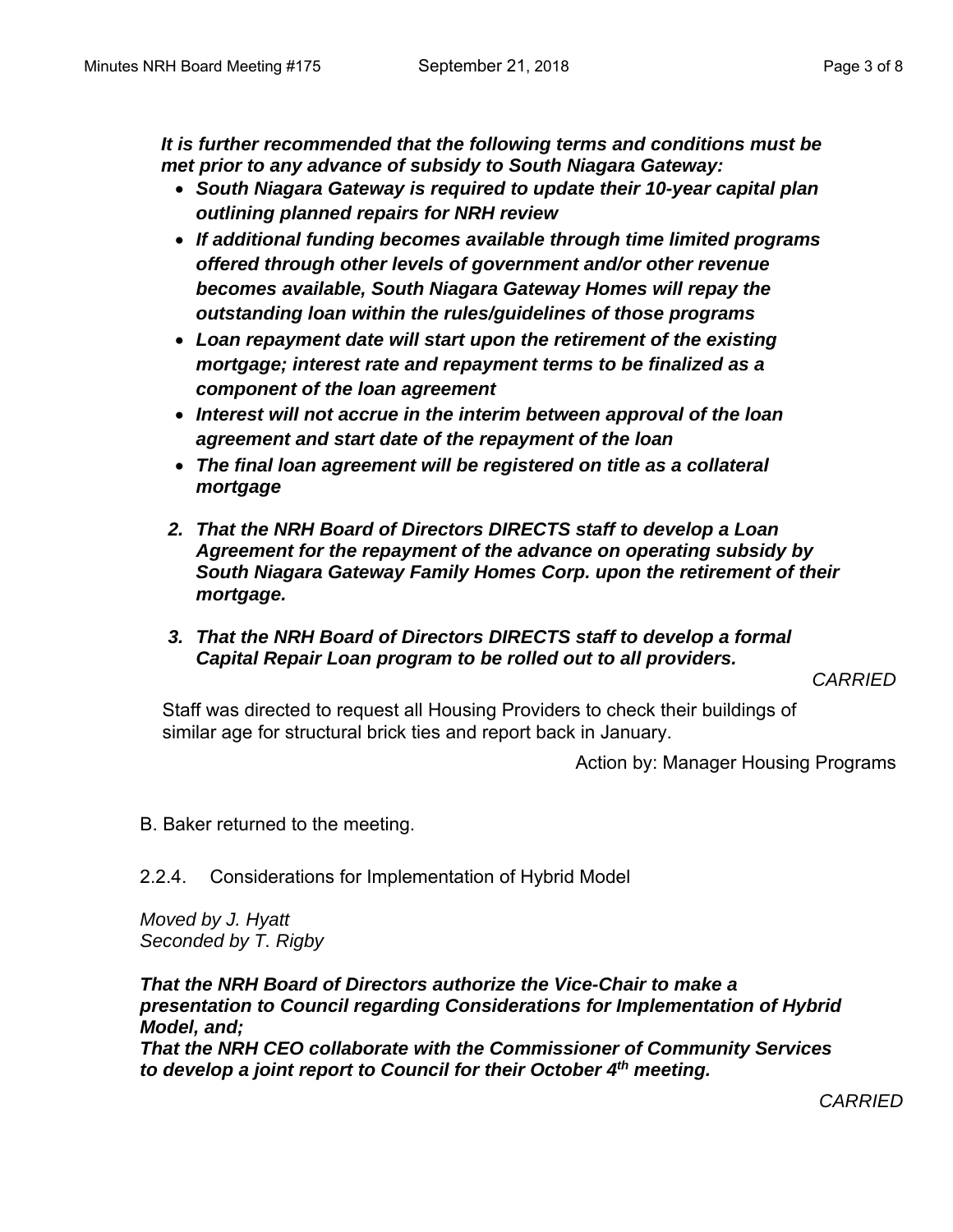J. Hyatt to contact W. Sendzik and P. Grenier for comments, Directors are to provide feedback to J. Hyatt by Tuesday morning.

Action by: J. Hyatt

**3.** Presentation – Proposed NRH 2019 Operating Budget 18-175-3.

*Moved by T. Rigby Seconded by B. Souter* 

#### *That the NRH Board of Directors RECEIVE the presentation on the NRH Proposed 2019 Operation Budget, for information.*

```
CARRIED
```
Staff advised that some funding may be lost due to shift in Provincial government direction.

It was explained that Housing Allowance units are not considered in the Provincial Service Level Standards (the minimum required number of rent-geared-to-income (RGI) units and modified units in a Service Manager area). 38% of RGI units should be high need, in Niagara, 70% of units are occupied by high need tenants, thus, Niagara is spending more per unit, than standards indicate.

Information Requests:

• How much of the \$13.8M in government funding was from the Provincial and how much was from the Federal government? Staff to email to S. Volpatti.

Action by: V. Duru

• Provide report on Eligibility Review Officer (ERO) investigations for 1<sup>st</sup> Quarter 2019 – H. D'Angela

Action by: Mgr Housing Programs

- **4.** Reports
	- 4.1. Proposed NRH 2019 Operating Budget Report 18-175-4.1.

*Moved by T. Rigby Seconded by B. Baker*

**That Niagara Regional Housing Board of Directors APPROVE the Proposed 2019 Operating Budget, with a net levy impact of \$27,788,900 before indirect allocations and that this report BE REFERRED to the Budget Review Committee of the Whole for consideration, as part of the 2019 budget deliberations.**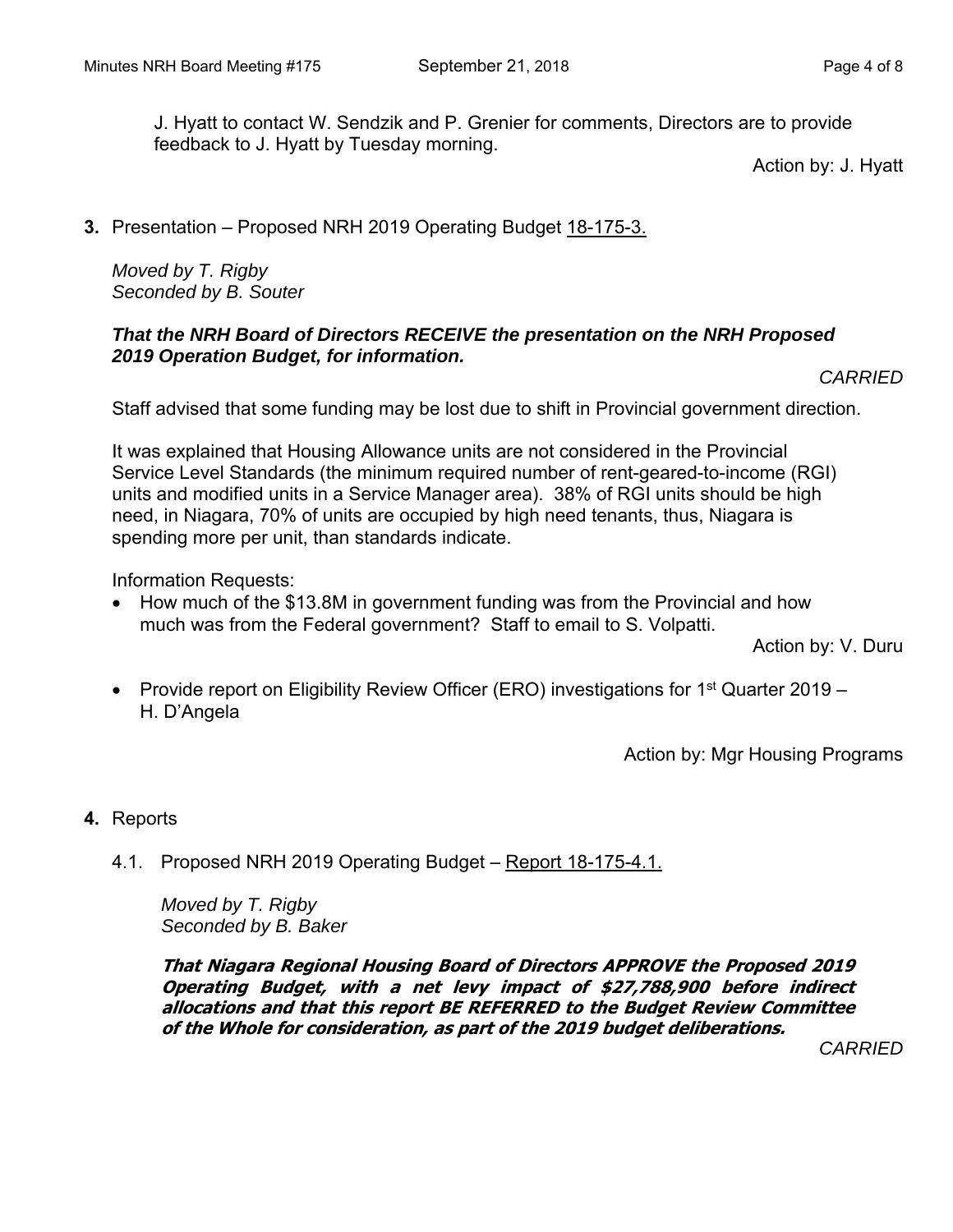4.2. Quarterly Report April 1 to June 30, 2018 – Report 18-175-4.2.

*Moved by S. Volpatti Seconded by J. Hyatt* 

*That Niagara Regional Housing Quarterly Report April 1 to June 30, 2018 be APPROVED and FORWARDED to the Public Health and Social Services Committee and subsequently to Regional and Municipal Councils for information.* 

*CARRIED* 

Staff was directed to forward Quarterly Reports to all media outlets.

Action by: W. Thompson

4.3. Powers Delegated to CEO if Required – Report 18-175-4.3.

*Moved by S. Volpatti Seconded by B. Baker* 

#### *That the NRH Board of Directors request Council to APPROVE suspension of the requirement to have three councillors present in order to meet quorum, during the interim period from the date Council is organized, to the date new members of Council are appointed to the Board.*

*CARRIED* 

4.4. Interim Appointments Appeal Committee – Report 18-175-4.4.

*Moved by S. Volpatti Seconded by B. Souter* 

*That the NRH Board of Directors APPROVES the extension of current housing provider representatives on the NRH Appeals Committee.* 

*CARRIED* 

4.5. Designated Substance Survey – Report 18-175-4.5.

*Moved by S. Volpatti Seconded by B. Souter* 

*That NRH Board of Directors APPROVE the commission of Designated Substance Survey tender for all housing providers within the non-profit housing portfolio.*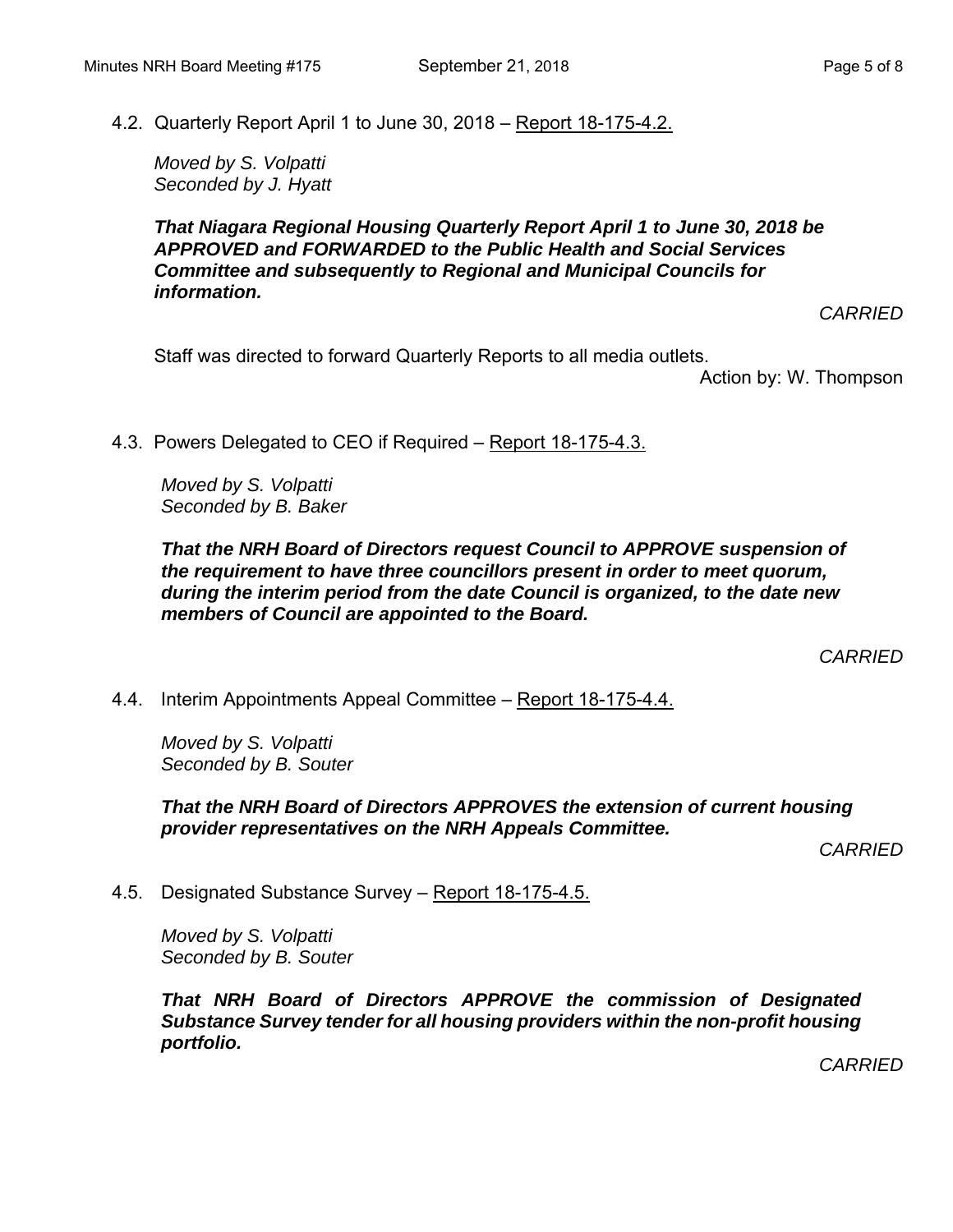4.6. Local Rule – Transfer Policy – Report 18-175-4.6.

*Moved by T. Rigby Seconded by B. Souter* 

That the Niagara Regional Housing Board of Directors **APPROVES:** 

*The REVISION of the Local Rule on Internal Transfers to include only the mandated Special Provincial Priority (SPP) category and households that are Overhoused, thus eliminating the current Urgent category CARRIED* 

*Transfer requests approved with Urgent status up to this point will be GRANDFATHERED. No new transfer requests will be approved under Urgent category.* 

*CARRIED* 

**5.** New Business

There was no new business

- 6. Chief Executive Officer's Report
	- 6.1. Financial Statements as at June 30, 2018 18-175-6.1.

*Moved by S. Volpatti Seconded by T. Rigby*

#### *That the NRH Board of Directors APPROVE the Financial Statements as at June 30, 2018.*

*CARRIED* 

6.2. Lease Amendment re: Cannabis - Update

The Manager of Housing Operations reported that NRH is working with Public Health and a lawyer is reviewing the lease which will be shared with Housing Providers once finalized.

*Moved by J. Hyatt Seconded by B. Baker* 

*That the NRH Board of Directors RECEIVE the verbal update regarding Lease Amendment re: Cannabis, for information.*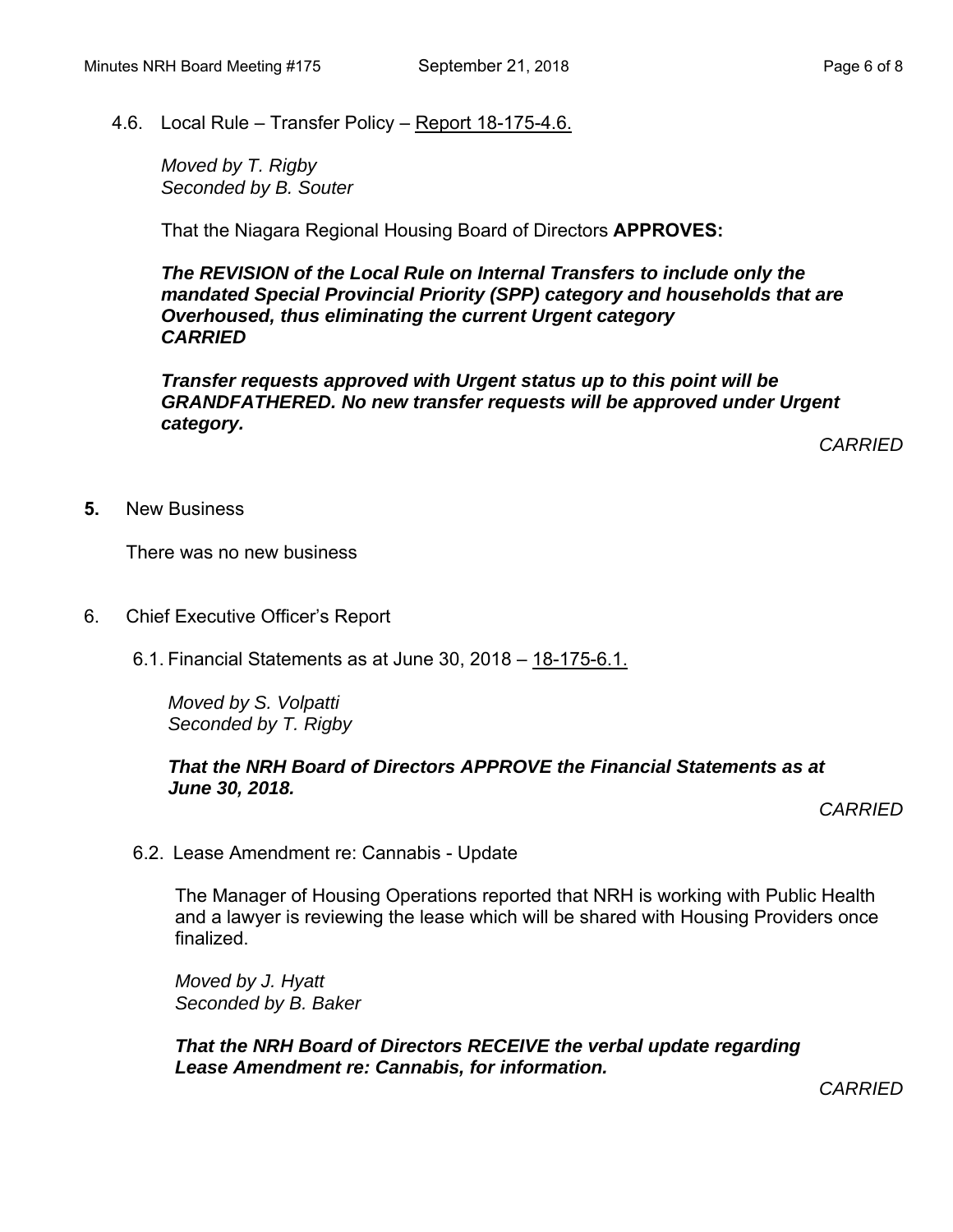#### 6.3. Collections Update

Staff advised that the new collections company, EOS Canada, is taking longer than expected to set up a file share program.

*Moved by T. Rigby Seconded by J. Hyatt* 

#### *That the NRH Board of Directors RECEIVE the verbal update regarding Collections, for information.*

*CARRIED* 

7. Committee/Advisory Group Meeting Minutes

No meetings.

- 8. For Information
	- 8.1. The Housing Herald Fall 2018/Winter 2019 newsletter
		- Family edition
		- Adult/Senior edition

*Moved by B. Baker Seconded by J. Hyatt* 

#### *That the NRH Board of Directors RECEIVE the Fall 2018/Winter 2019 editions of the Housing Herald newsletter.*

*CARRIED* 

9. Other Business

There was no other business.

10. Closed Session – 11:43 A.M.

With the exception the CEO, Manager Housing Operations and the Executive Assistant all staff left the meeting.

*Moved by T. Rigby Seconded by B. Souter* 

*That the NRH Board of Directors MOVE INTO closed session to receive information of a confidential nature regarding litigation or potential litigation, including matters before administrative tribunals, affecting the municipality or local board – Stamford Kiwanis and Carlton St. updates.*